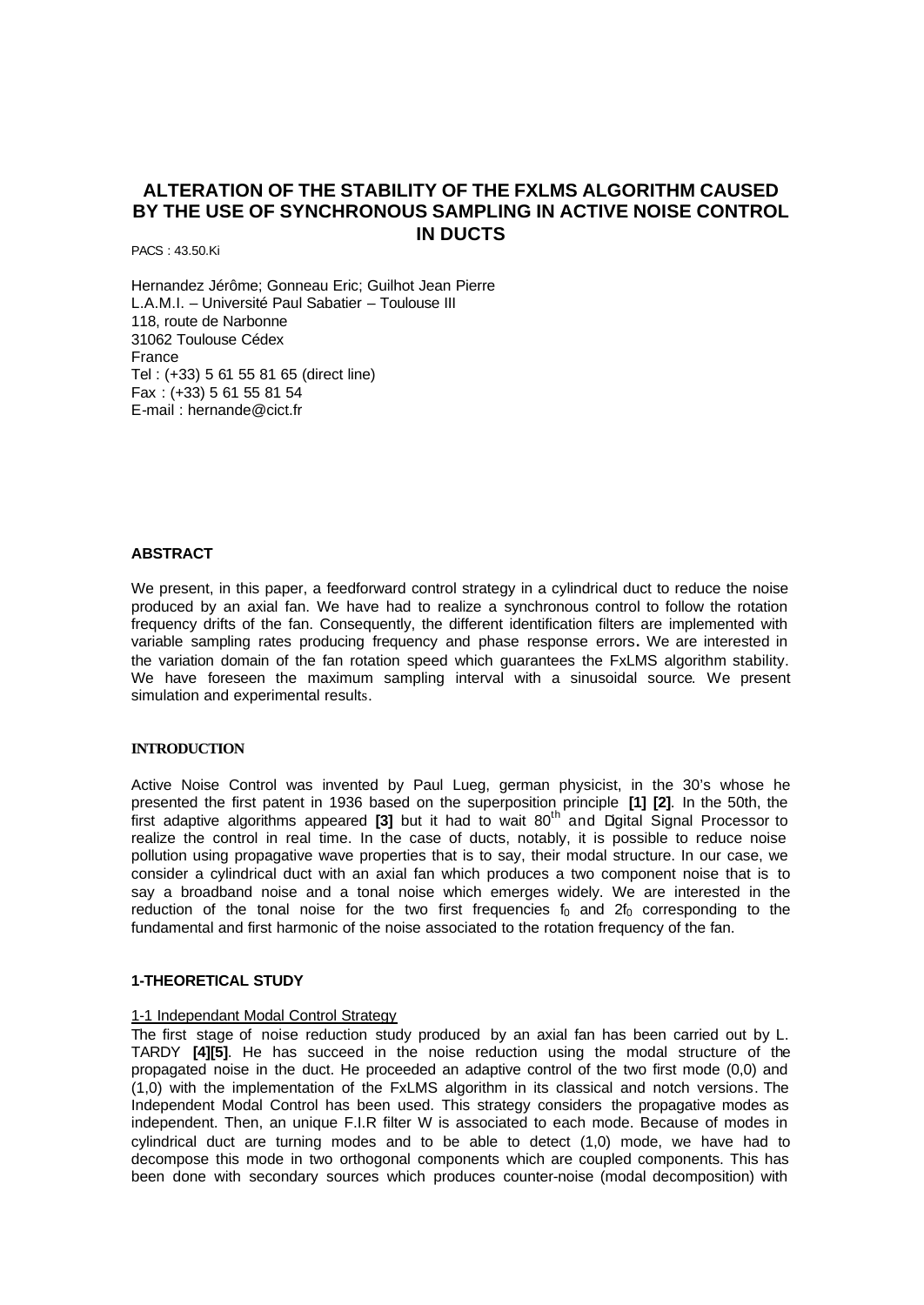residual error microphones (modal decomposition) **[6]**. Moreover, the global strategy uses a feedforward control whose reference signal is given by a Hall effect sensor placed on the fan. Then, the reference signal is unique and the system is a Single-Input - Multi-Output system **[6]**. A simulated study has been done by Chan **[7]** in the case of Multi-input Multi-output system to compare different control strategies without computation time problem.

### 1-2 Synchronous Sampling

To reduce the noise produced by the fan, the FxLMS algorithm has been implemented with synchronous sampling to follow the rotation frequency drifts of the fan. But some perturbations appeared. In effect, the use of FxLMS algorithm when we want to control multi-frequency signals is perturbed by the presence of time-varying terms **[8]**. Glover **[8]** has demonstrated that the algorithm does not converge to the Wiener-Hopf solution. There are different solutions to resolve this problem. Elliott **[9]** has observed that with synchronous sampling, the adaptation process is linear and invariant with time when there is only one frequency to control. The system is linear time-invariant when the order of the filter is an integer multiple of half the number of samples per cycle. Then with a notch controller, we must have four samples per cycle **[10]**. However, time-varying terms make the system converge to a dynamic solution if we only use two coefficients per frequency to control. Glover **[8]** shew that to reduce influence of time-varying we have to increase the order of the FIR adaptive filter. Clark and Gibbs **[10]**  proposed a solution for higher-harmonic control. Higher-harmonic are synthetised from the fundamental and a separate reference signal is available for each adaptive filter independently. This has been done in the HLMS algorithm. Oversampling is also used to have at least 4 samples of the reference signal per cycle **[11]**. Then, Notch version of the FxLMS algorithm converge to the Wiener-Hopf solution without coefficient ondulations of the adaptive filter because of the orthogonality of the samples  $x(n)$  and  $x(n-1)$ . So it is possible to employ FxLMS algorithm in its Notch version to control tonal noise, if different reference signals are oversampled. The synchronous control is then possible with a limited computation time.

Nevertheless, if the sample rate has so much important variations, the FxLMS algorithm diverge despite of all the precautions which have been previously evoked. The problem is based on the implementation of the identification filters at a specified sample rate to an other sample rate if there is no on line identification. When a digital filter (FIR or IIR) is used at different sample rates, errors appear in its phase and magnitude responses. It can be explained as a complex coefficient digital filter **[12]**. The phase and magnitude responses are shifted with a z-variable modification of the z-domain transfer function as shown in (2):

$$
z \to z^* e^{jw\Delta T} \quad \Leftrightarrow \quad H(z) \to H(z^* e^{jw\Delta T}) \tag{1}
$$

Fig. 1 and 2 give an example of the the errors produced on the responses of a 5-order FIR digital filter for different sample rates.



As we can see on these figures, using different sample rate introduces an additional error between the real transfer function and the identification filters. This can have two consequences

on the FxLMS algorithm. The values of the control step are limited by the maximum eigenvalue of the filtered reference signal autocorrelation matrix. Snyder and Hansen **[13]** have shown that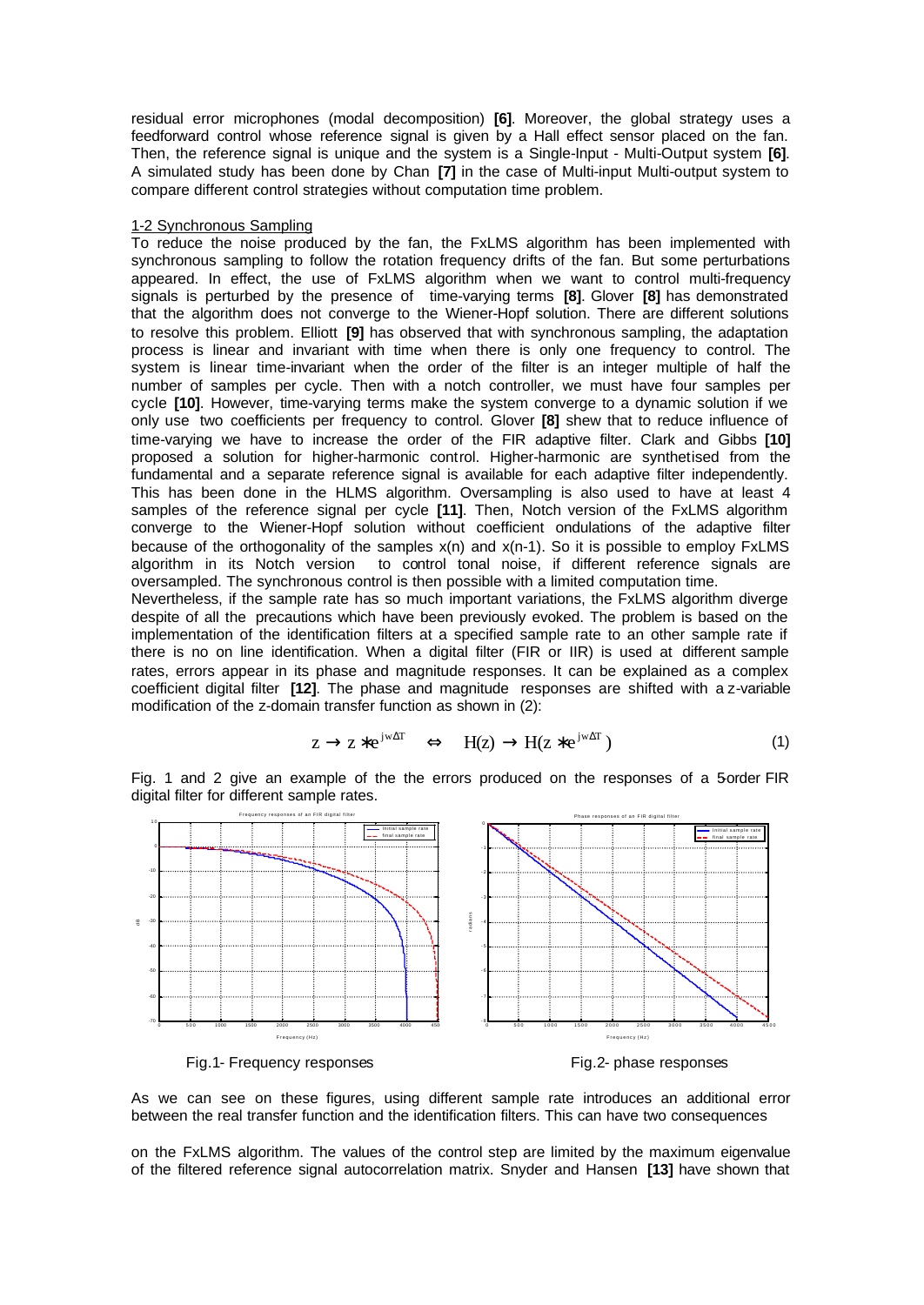the maximum value of the convergence coefficient is altered by the error on the magnitude estimation. Moreover, the FxLMS algorithm can be made stable if the phase error is less than 90° (in absolute value) **[14]**. FxLMS algorithm implementation with synchronous sampling to control tonal noise can provoke algorithm divergence because of the increasement of the error in the estimation of the transfer function or with a fixed step-size which becomes too important.

#### 1-2 Prevision Of Divergence

As it has been explain in the previous sections, variable sample rate can make FxLMS algorithm to diverge. Nevertheless, it can be possible to foresee divergence by using secondary real transfer function properties and so, identification transfer functions. The real transfer function between secondary sources, which produce counter-noise, and error microphones, which measure residual error, can be assimilated to a notch filter because of the analogic filters which isolates frequencies to control. This property is going to be exploited to try to establish the stability frequency domain of the FxLMS algorithm in the case of an identification with N coefficients. Zeros are principally complex-conjugated and near of the unit circle.

In a first time, let consider a digital filter with only 2 complex-conjugated zeros  $Z_1 = exp(-i\theta)$  and  $Z_1$  =exp(i $\theta$ ) situated on the unit circle. The associated z-domain transfer function is given by with  $z = \exp(i\omega T)$ , F=1/T sample rate :

$$
H(z) = (1 - z_1 z^{-1})(1 - z_1 z^{-1}) = 2 \exp(-i\omega T)[\cos \omega T - \cos \theta]
$$
 (2)

Now, consider another digital filter whose zeros are near of the unit circle that is to say  $Z_2 = \alpha$ exp(-iθ) and  $Z_2 = \alpha$ exp(iθ) with  $\alpha^2 = 1 + \varepsilon$  and  $\varepsilon \ll 1$  so  $\alpha \approx 1 + \varepsilon/2$ . As precedently, the zdomain transfer function can be written as :

$$
\hat{H}(z) = (1 - z_2 z^{-1})(1 - z_2^* z^{-1}) = 2 \exp(-i\mathbf{w}T) [\cos \hat{u}T - \cos \hat{e}][1 + \frac{\hat{a}}{2} - i\frac{\hat{a}}{2} \frac{\sin \hat{u}T}{\cos \hat{u}T - \cos \hat{e}}]
$$
  
=  $H(z)[1 + \frac{\hat{a}}{2} - i\frac{\hat{a}}{2} \frac{\sin \hat{u}T}{\cos \hat{u}T - \cos \hat{e}}]$ 

The general idea is to express phase differences between transfer functions whose zeros are on the unit circle or near the unit circle for the different sample rates with a simple relation as :

$$
\arg H(z') - \arg H(z) = k(\mathbf{W})[\arg H(z') - \arg H(z)] \tag{4}
$$

This is possible if we exploit relations (2) and (3), for two sample rates  $F=1/T$  and  $F+\Delta F=1/(T+\Delta T)$ , by writing the transfer function ratios with  $\cos \omega T \approx \cos \omega (T+\Delta T)$ :

 $\wedge$   $\wedge$ 

$$
\frac{H(z)}{H(z')} = \left[\frac{\cos \mathbf{w} - \cos \mathbf{q}}{\cos \mathbf{w} + \Delta T - \cos \mathbf{q}}\right] \exp(i\mathbf{w}\Delta T) \approx \exp(i\mathbf{w}\Delta T)
$$
(5)

and

$$
\frac{\hat{H}(z^{\prime})}{\hat{H}(z)} = \frac{H(z^{\prime})}{H(z)} \left[ 1 - j \frac{\mathbf{e}}{2} \frac{\mathbf{W} \Delta T \cos \mathbf{W} T}{\left( 1 + \frac{\mathbf{e}}{2} \right) \cos \mathbf{W} T - \cos \mathbf{q} \right) - i \frac{\mathbf{e}}{2} \sin \mathbf{W} T} \right]
$$
(6)

Relation (6) expresses the ratio of transfer functions whose zeros are near of the unit circle in function of the ratio of transfer functions whose zeros are on the unit circle with a corrective term. This corrective term can be developed as a function of  $\omega\Delta T$ . At first order in  $\varepsilon$ :

$$
C(\mathbf{w}) = 1 - j\frac{\mathbf{e}}{2} \frac{\mathbf{w}\Delta T \cos \mathbf{w}T}{\left(1 + \frac{\mathbf{e}}{2}\right)\cos \mathbf{w}T - \cos \mathbf{q}\right) - i\frac{\mathbf{e}}{2}\sin \mathbf{w}T} \approx \frac{1 + \mathbf{e} - i\frac{\mathbf{e}}{2}\frac{\mathbf{w}\Delta T \cos \mathbf{w}T}{2\cos \mathbf{w}T - \cos \mathbf{q}} \quad (7)
$$

Combining expressions (6) and (7), taking argument with hypothesis that arctanx  $\approx$  x, we have :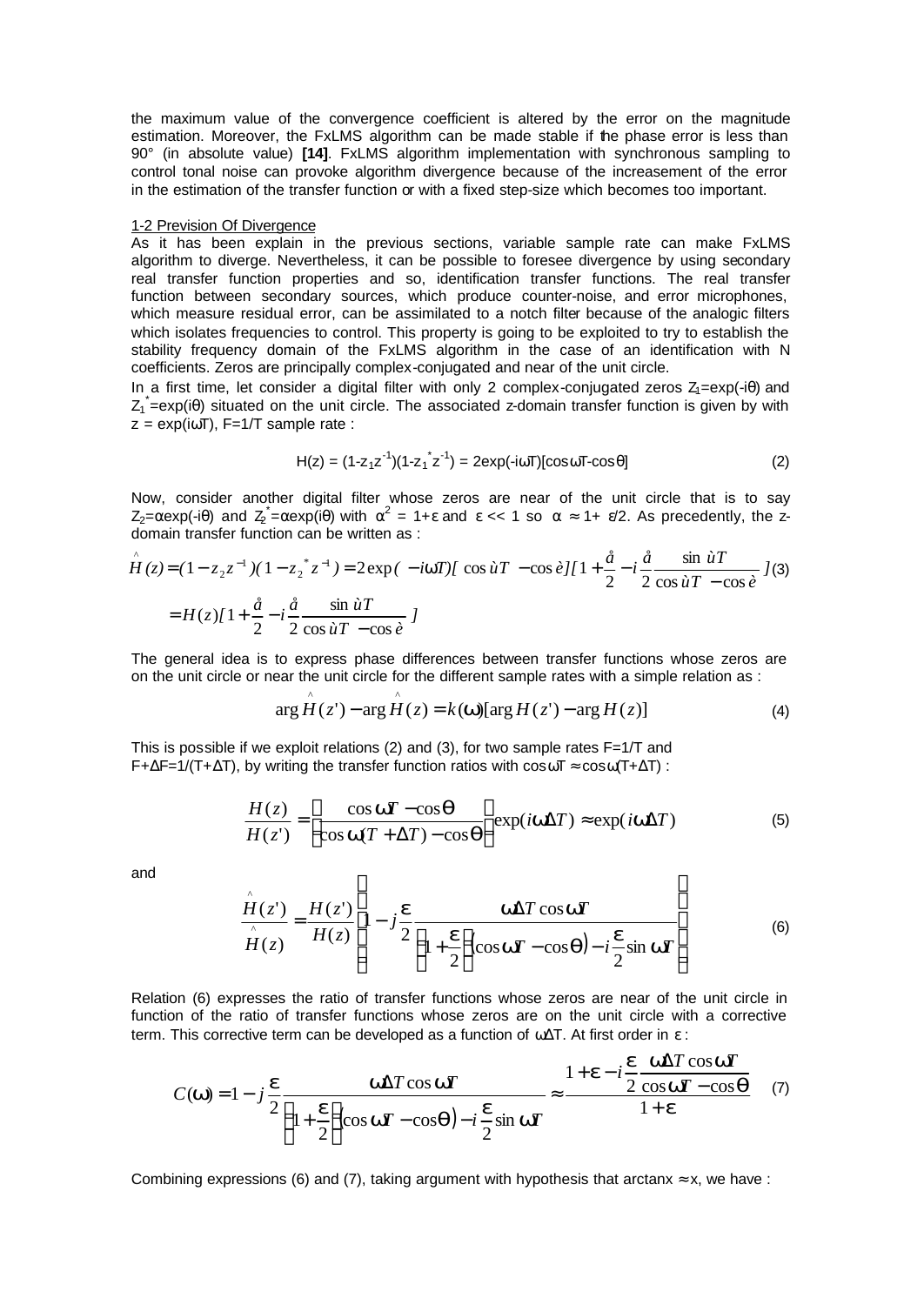$$
\arg \hat{H}(z') - \arg \hat{H}(z) = \arg H(z') - \arg H(z) + \arg C(\mathbf{W})
$$

$$
\approx -\left[1 + \frac{\frac{\mathbf{e}}{2}\cos \mathbf{W}}{(1 + \mathbf{e})(\cos \mathbf{W} - \cos \mathbf{q})}\right] \mathbf{W}\Delta T
$$
(8)

With relation (8), we have found  $k(\omega)$  which satisfies relation (5). This relation can be easily generalised for an N-order digital filter with N/2 complex-conjugated zeros. If k(ω) is plotted, fig.3, then we can observe this variable is a constant on more or less significant intervals in function of the digital filter order. If the study domain is known, it is possible to choose  $k(\omega) = k$ to simplify the problem.



Fig.3- k(ω) corrective term for 2 complex-conjugated zeros

After having determined a simple relation between phase variation for a transfer function whose zeros are near of the unit circle and phase variation for a transfer function whose zeros are on the unit circle, it is now possible to express phase difference between real transfer function and identification transfer function for a given sample rate :

$$
\arg H_{real}(z') - \arg H_{ident}(z') = \arg H_{real}(z') - \arg H_{ident}(z) - \left[\arg H_{ident}(z') - \arg H_{ident}(z)\right] \tag{9}
$$

with variables z and z' for initial and final sample rates,  $H_{\text{real}}$  and  $H_{\text{dent}}$  represent z-domain real and identification transfer functions which have zeros near of the unit circle. (9) can be simplified by using (8); by considering that the initial identification is perfect, that is to say  $H_{real}(z)$  $=$  H<sub>ident</sub>(z), and by supposing that real transfer function is the same for any sample rates. So, we finally obtain :

$$
\arg H_{real}(z') - \arg H_{ident}(z') = k \frac{N}{2} \mathbf{W} \Delta T \quad , \text{ N is identification order} \tag{10}
$$

Nevertheless, anti-aliasing and reconstruction filters have transfer functions which vary with sample rate. These phase response modifications can be assimilated as a p-order pure delay. Then, equation (10) can be completed :

$$
\arg H_{real}(z') - \arg H_{ident}(z') = -\text{Wp}\Delta T + k\frac{N}{2}\text{W}\Delta T \quad , \text{ p is acquisition order p} < N \quad (11)
$$

FxLMS algorithm stability conditions implicate that (11) must be equal to  $\pm$  Π/2 at divergence limits. Then it is possible to foresee the algorithm divergence as :

$$
\pm \frac{\mathbf{p}}{2} = \left[ k \frac{N}{2} - p \right] \mathbf{W} \Delta T \tag{12}
$$

This is equivalent to solve the 2-order following equation :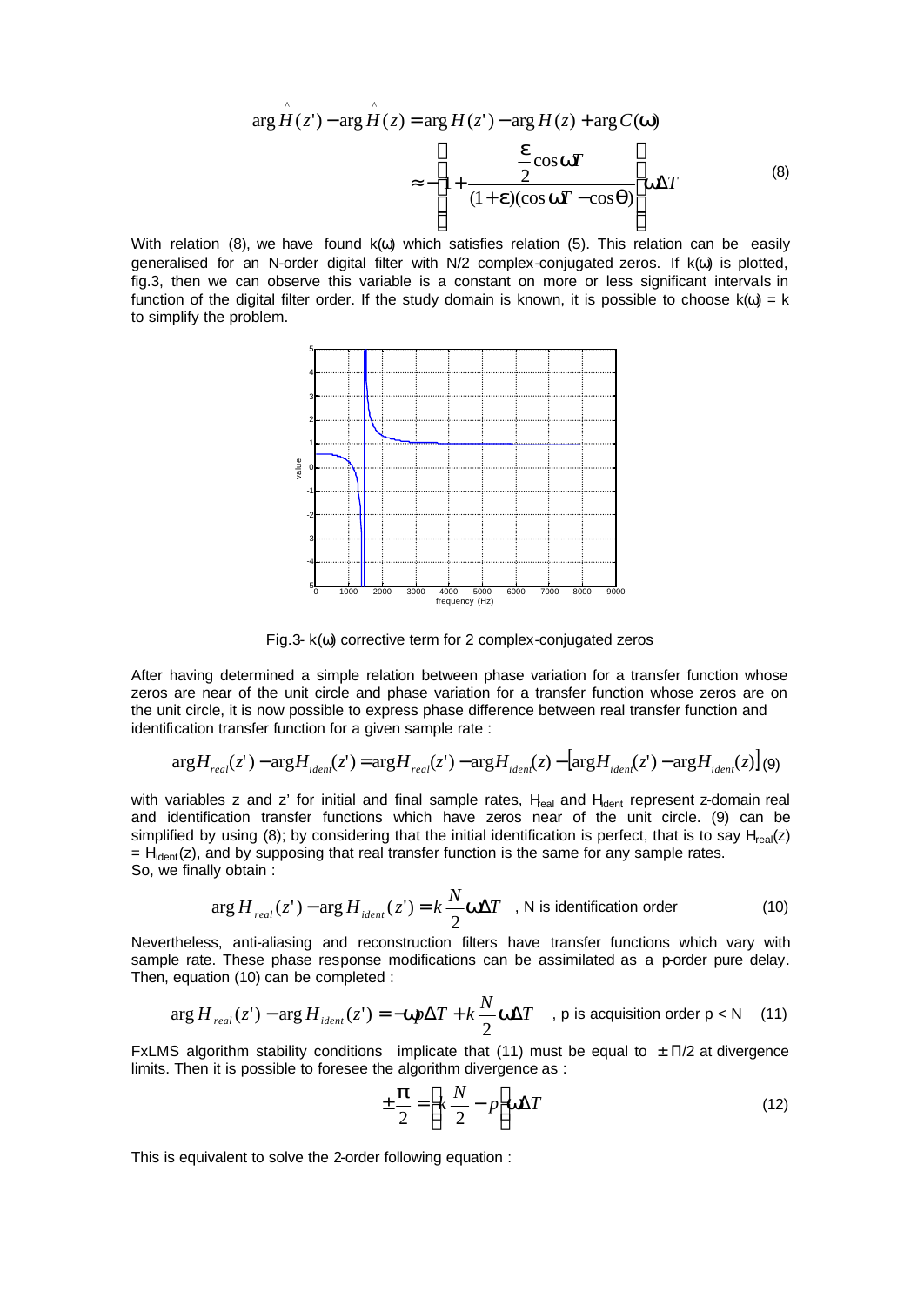$$
\pm \frac{1}{8F^2} \left[ k \frac{N}{2} - p \right] \Delta F^2 \pm \frac{1}{8F} \left[ k \frac{N}{2} - p \right] \Delta F - \frac{1}{4} = 0 \tag{13}
$$

ΔF is sample rate variation and F initial sample rate. Solutions of this equation are given by :

$$
\Delta F = -\frac{F}{2} \pm F \sqrt{\frac{1}{4} \pm \frac{2}{\left[k \frac{N}{2} - p\right]}}
$$
(14)

### **2-EXPERIMENTAL VERIFICATIONS**

In a first time, we wanted to verify theoretical study by controlling noise produced by a compression chamber in a cylindrical duct using notch FxLMS algorithm version. We only consider the (0,0) mode, we obtained similar results for (1,0) mode. This experimental verification had to reproduce fan frequency drift by modulating the frequency of the signal which fed the compression chamber until FxLMS algorithm diverged. An example of the coefficient variations for a continuous sample rate evolution is given in fig.4. An initial off-line identification is realized with 100-order digital FIR filters. The control has been effected twice : with a large and small control step to show its influence. As we can see in tab.1 and 2, value of control step can make diverge FxLMS algorithm with a phase error between real and identification transfer functions different from  $\pm \pi/2$ . Reduce step size quarantees divergence for phase difference of  $\pm$  $\pi/2$ . There exist some differences between frequency intervals given by theoretical relations and experimental results. The reason is that identification phase is not perfect, initial phase error is different of zero as shown in fig.5.



Fig.4- Control coefficient variations Fig.5- Identification error variations



| Control step $\mathfrak u$ | ∆ ехр  | $\Delta$<br>exp    | theor.<br>∆. | theor.    |
|----------------------------|--------|--------------------|--------------|-----------|
| $\rm 0.01$                 | 504 Hz | $-492$ Hz          | 586 Hz       | $-630$ Hz |
| 0.00005                    | 648 Hz | <sup>-7</sup> 6 Hz | 553 Hz       | $-638$ Hz |

|  |  |  |  |  |  | Tab.1- Frequency limits given by FxLMS algorithm stability |  |
|--|--|--|--|--|--|------------------------------------------------------------|--|
|--|--|--|--|--|--|------------------------------------------------------------|--|

| Control step μ | $\Delta \theta$ theor.<br>'ΔF<br>> 0 | $\Delta\theta_{\sf exp.}$<br>$\Delta F$ | $\Delta\theta_{\text{theor.}}$<br>ΔF<br>< 0' | $\Delta\theta_{\rm exp.}$<br>$\Delta F < 0$ |
|----------------|--------------------------------------|-----------------------------------------|----------------------------------------------|---------------------------------------------|
| $\rm 0.01$     | $-90^\circ$                          | -64 $^{\circ}$                          | 90                                           | $95^{\circ}$                                |
| 0.00005        | $-90^\circ$                          | $-88^\circ$                             | 90                                           | $07^\circ$                                  |

Tab.2- angular limits given by FxLMS algorithm stability